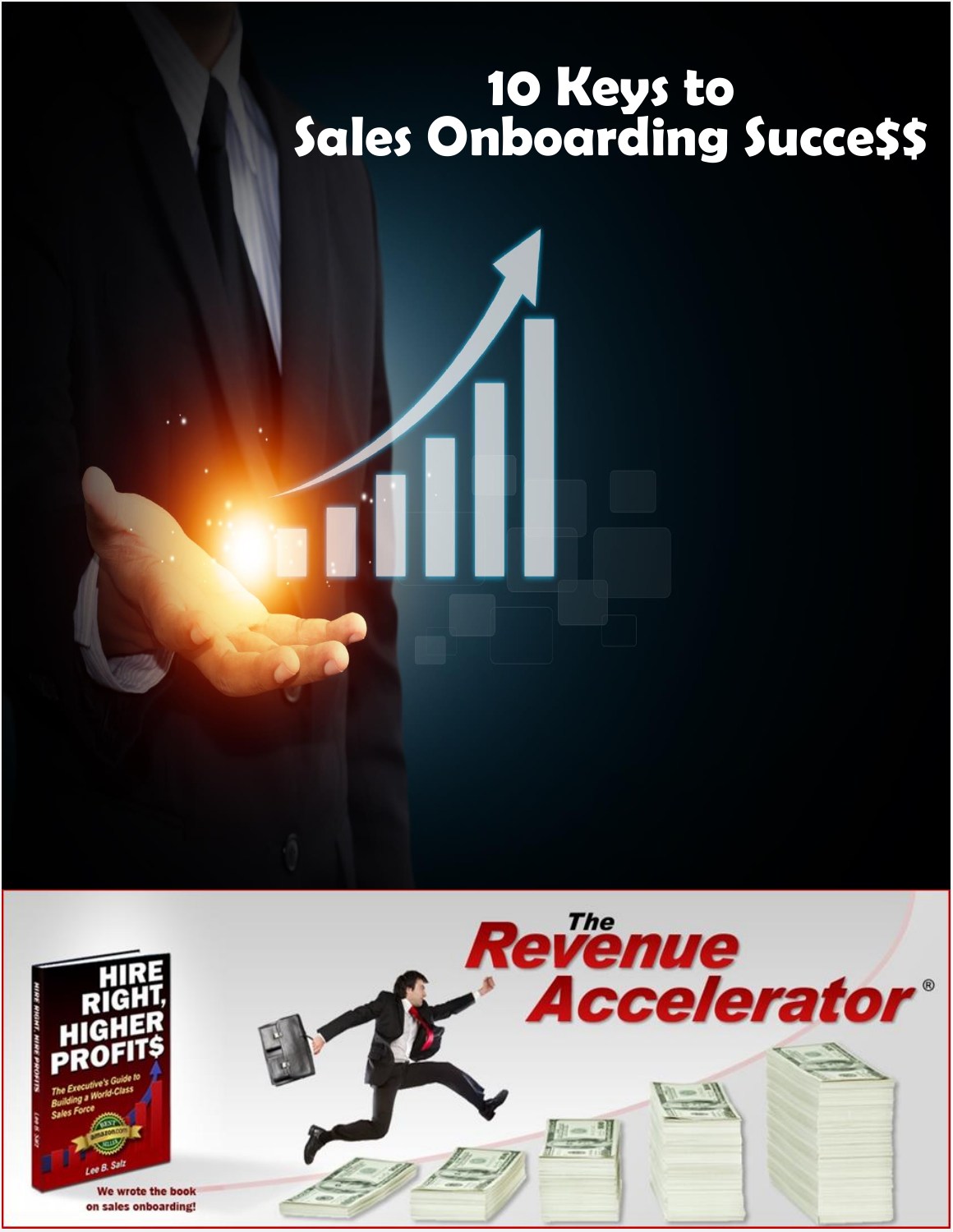

## **10 Keys to Sales Onboarding Success**

#### **1. Identify program objectives** *before* **creating onboarding curriculum. 1. Identify program objectives** *before* **creating onboarding curriculum.**

Creating sales onboarding curriculum without first identifying outcomes is the equivalent of driving with no destination. Ask yourself what a successful participant would be expected to KNOW, be able to DO, and be able to USE upon successful completion of the sales onboarding program. This portfolio of expectations indicates what curriculum is needed.

## **2. Get colleagues involved when identifying program objectives. 2. Get colleagues involved when identifying program objectives.**

In most companies, department heads are frustrated with the salespeople. The expectations your colleagues have of salespeople are not being met. A sales onboarding development initiative is a great way to build bridges between departments by soliciting their input. Incorporate their salesperson success expectations into your portfolio.

## **3. Use both self-directed and instructor-led curriculum to fully engage 3. Use both self-directed and instructor-led curriculum to fully engage salespeople. salespeople.**

Salespeople need human interaction during onboarding. Programs comprised exclusively of reading documents and watching videos fail to engage them. However, programs that rely on your team to teach the salespeople every aspect of the role are both burdensome and costly. Have the salespeople learn foundation information on their own (self-directed) and interact with your team to learn the application of it (instructor-led).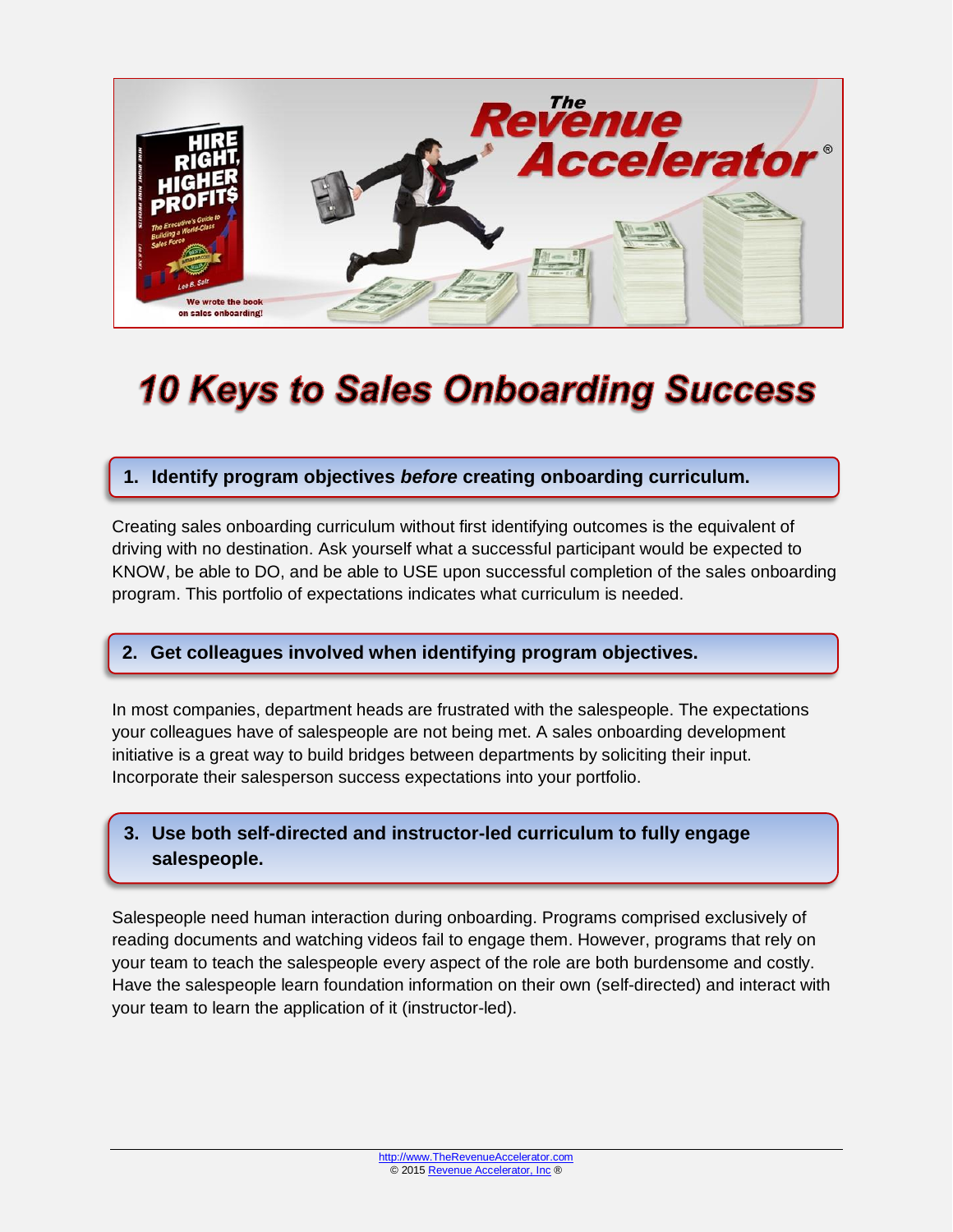### **4.** Create curriculum paths to support the backgrounds of the salespeople **hire. you hire.**

The sales onboarding development process began with you identifying the KNOW, DO, and USE expectations post-onboarding – the finish line. However, the starting point varies based on the backgrounds of the salespeople you hire: with industry experience, without experience, internal transfer, etc. – the starting line. The roadmap that leads from the starting line to the finish line must align with the backgrounds of your salespeople you hire.

## **5. Assign the curriculum components to specific weeks for completion. 5. Assign the curriculum components to specific weeks for completion.**

By nature, salespeople are goal-oriented. By giving them a goal (requirement) of completing the program's components in a specific window of time, you leverage their competitive nature. The program's core purpose is to get them up to speed…fast.

## **6. Set a sales onboarding program duration that ensures participant knowledge 6. Set a sales onboarding program duration that ensures participant and skill mastery. knowledge and skill mastery.**

For some reason, there is a magic number of "90" when it comes to sales onboarding – meaning 90-days long. However, given the outcomes you seek, the type of sales role it is, and the backgrounds of the salespeople you hire; there cannot be a standard for program duration. Make the program intensive and long enough to ensure role mastery.

## **7. Assess the salesperson's knowledge and skill acquisition. 7. Assess the salesperson's knowledge and skill acquisition.**

Some salespeople will fail to meet your expectations at the end of the program. Yet, you don't know that additional development is needed unless you assess their knowledge and skill mastery. This can be done with quizzes during the program and an exam at the conclusion of it. Simulations are great ways to see the salespeople in action…before they are in the field.

## **8. Use performance bonuses to drive action. 8. Use performance bonuses to drive action.**

**7.**

**8.**

If you really want the attention of your new salespeople, put a bounty on the successful completion of the program within a specified timeframe. Use quizzes, exams, and simulations to measure their success.